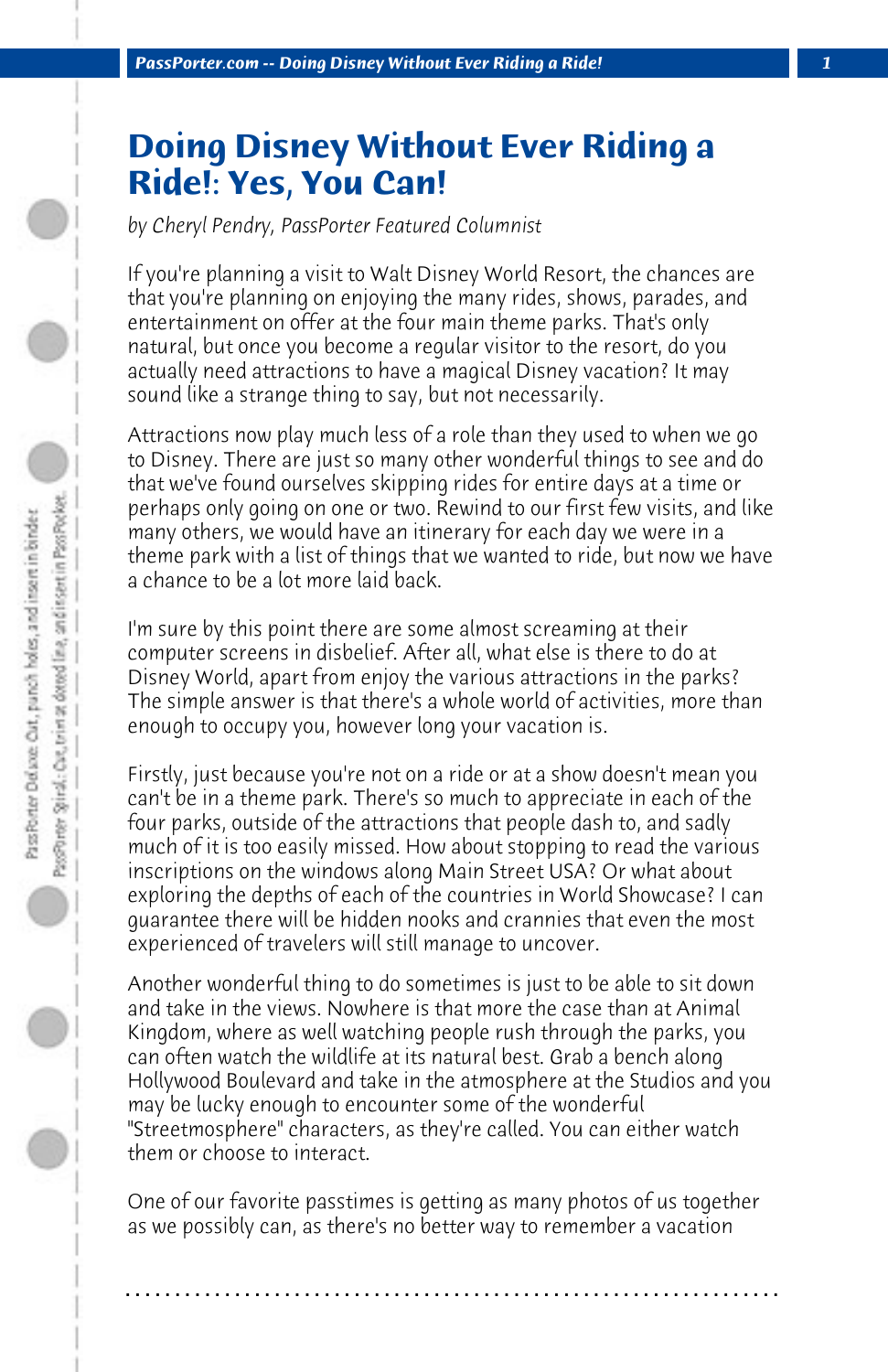than through the magic of photography. You'd be surprised how many Photopass photographers you can find once you start looking for them and how many photos you can easily get, without going out of your way.

Outside of the parks, there's a multitude of resorts to explore, all of them open to the public and many of them easily accessible. The Grand Floridian, Polynesian, and Contemporary are just a monorail ride away from the Magic Kingdom, while a boat will take you effortlessly to both Wilderness Lodge and Fort Wilderness. Stroll out of Epcot via the International Gateway and the Yacht Club, Beach Club, BoardWalk Inn, the Swan, and Dolphin are all within easy walking distance or just a boat ride away. Talking of boat rides, you can also grab a boat from Downtown Disney to check out Old Key West, Saratoga Springs and/or Port Orleans (either the French Quarter or Riverside). We've spent many happy hours just wandering around the various resorts, enjoying the wonderful theming at each and happily taking photos of everything we see.

Both inside the parks and at the various resorts is another favorite of ours  $\hat{a}$  Disney dining. It's hard to imagine, outside some of the world's biggest cities, such a concentration of high-quality restaurants, offering such a superb and diverse range of food. From Norwegian to South American, Japanese to African,a or German to Greek cooking, you can find it somewhere on property. The food has become a bit more homogenised at the various restaurants in recent years, which is a shame, but you can still find some truly unique food at many places. If a burger and fries is your worst nightmare, never fear, there's plenty else to keep you going.

There's also a multitude of recreation activities available. If you want to hire a boat, you can. Want to take a Segway off road or just unwind with a massage? That's all possible, as is parasailing, a game of tennis, taking a backstage tour in any of the four parks, or just hanging out by a resort pool. If you think that maybe some of these activities may be a little too boring for the younger members of your party, rest assured, this is Disney and there's always plenty for them to enjoy, from childcare programs to taking a pirate cruise. With so many organised activities, there's nothing to stop you doing something different while your children are out having fun of their own!

But perhaps my favorite passtime of all is just to enjoy our time at Walt Disney World with either family or friends. There's nothing better than the chance to catch up with the people you care about while outside the pressures of daily life. Don't get me wrong, a ride on Test Track, the Kilimanjaro Safaris, the Great Movie Ride or Pirates of the Caribbean still fills me with utter delight to this day, but your vacation doesn't have

**. . . . . . . . . . . . . . . . . . . . . . . . . . . . . . . . . . . . . . . . . . . . . . . . . . . . . . . . . . . . . . . . . .**